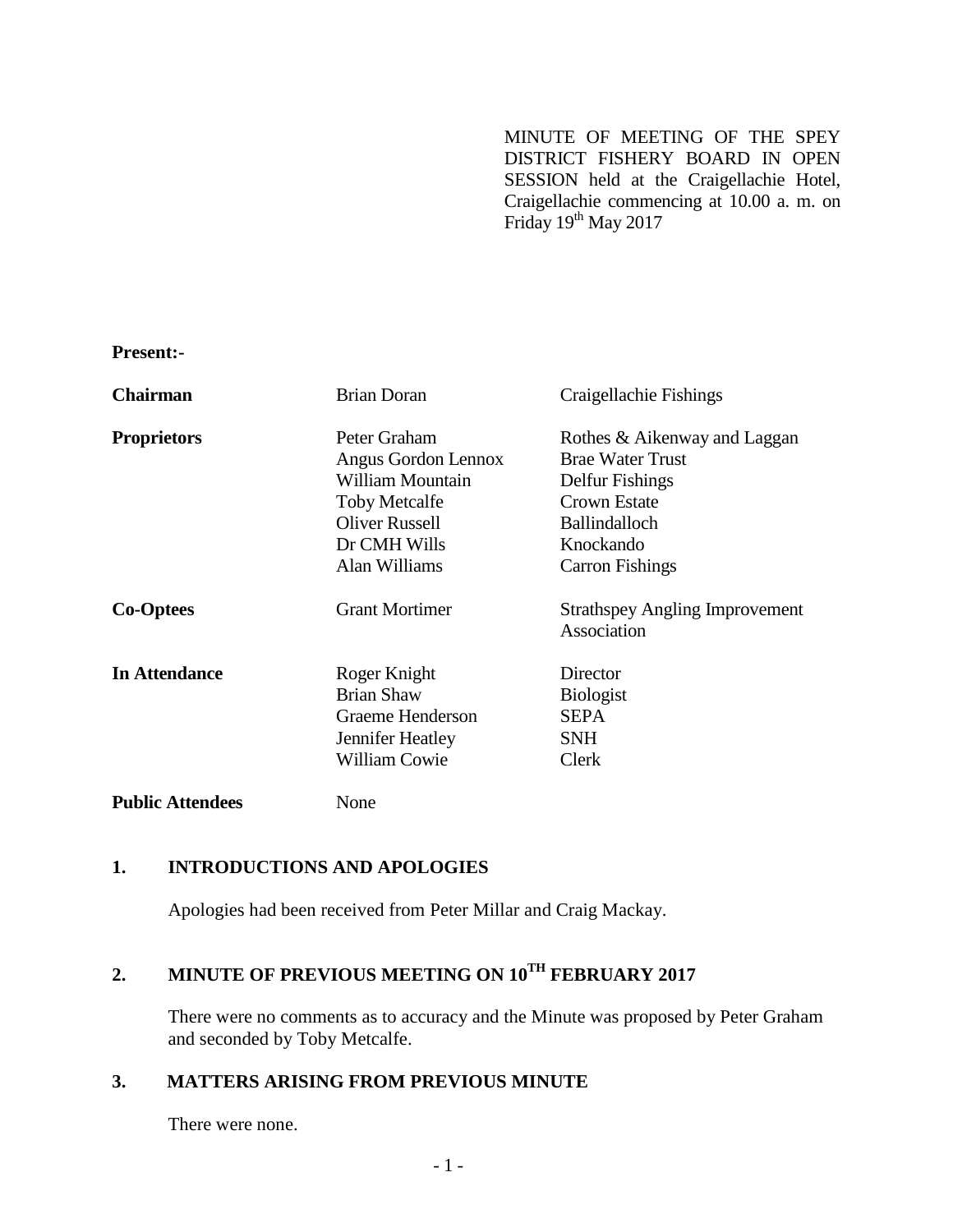### **4. DIRECTOR'S REPORT**

4.1 The Report was as appended to the Minute but the following additional issues arose using numbers in the Director's Report:-

### 4.1.1 **Spey Dam**

The Director reported that the March meeting held with the Gupta family representatives had been the first opportunity to explain in detail the workings of the Board to the Gupta Family Group (GFG). The meeting had also involved explanation of proposals for a research project to track smolt movement in the upper Spey.

Generally the meeting had been positive and productive and a further meeting would be held in June.

The Director then invited any comments:-

Peter Graham appreciated the good relationship that had been established but noted that the Gupta family had employed John Watt as a Water Biologist. Whilst John Watt represented a credible appointment there was a concern that he had been commissioned to conduct an Upper Spey survey which the Board had already extensively produced. The danger was that the Upper Spey survey may go over old ground and would enable negotiation to be extended unnecessarily. Peter was therefore very anxious that as SEPA already had this information there must be progress to act now and not to allow a fresh Upper Spey survey to delay enforcement.

The Director thanked Peter Graham for his comments and noted that he had raised this issue with Anne Anderson at SEPA.

Graeme Henderson cautioned however that, as long as the Gupta family were working to a resolution date of 2027 and showing that they were actively undertaking steps to achieve that, there was not much that SEPA could do to accelerate the process.

The Chairman enquired what benefit any additional data would have if reclassification of the dam had already taken place and he was supported by Alan Williams who reminded the meeting that the dam had been categorised as a "barrier", which had been confirmed as such by Anne Anderson last year. In his view, it was for GFG to disprove this and the resolution should be completed within the second phase i.e. by 2021 and not 2027. He felt strongly that allowing further surveys was allowing for further delay.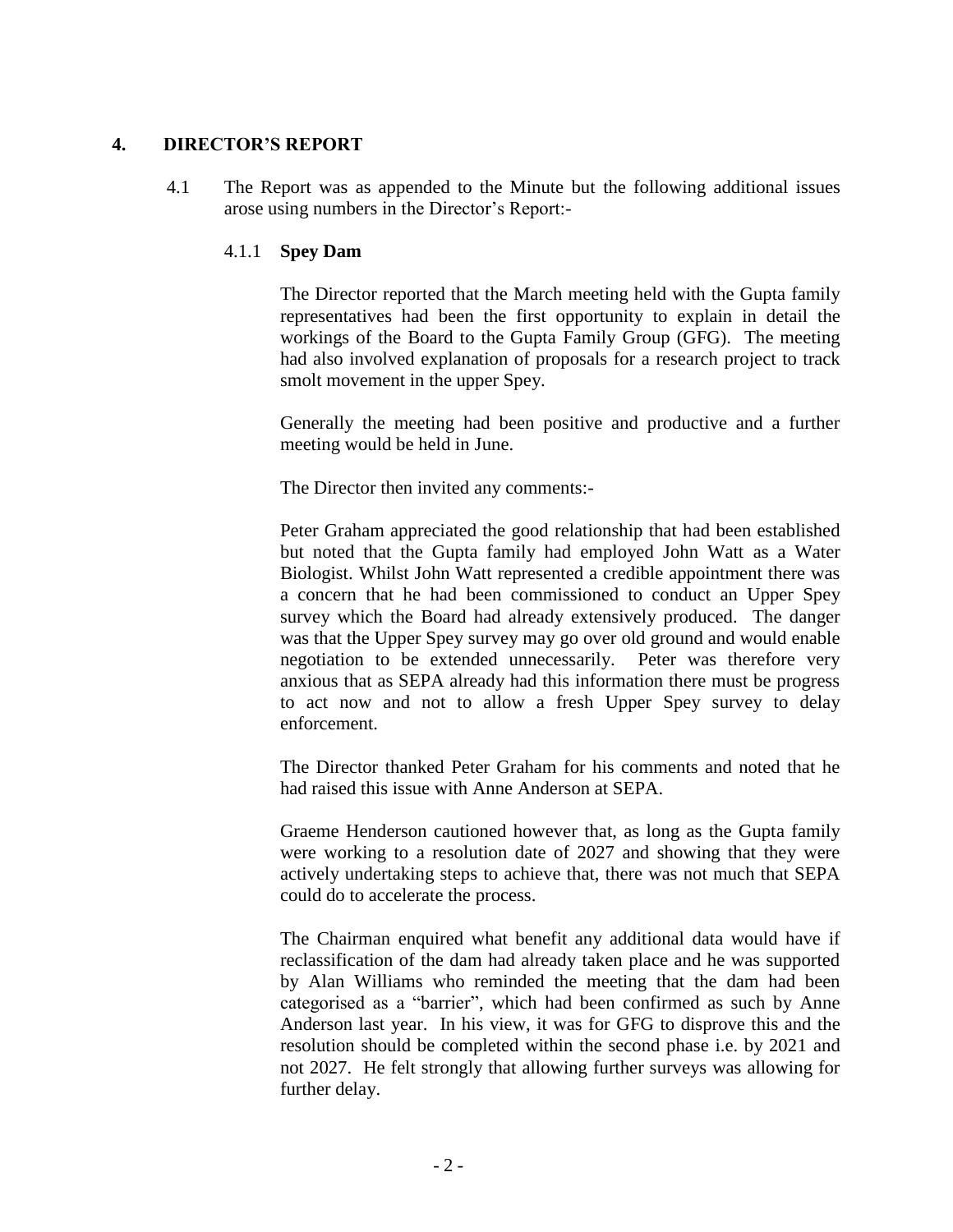Peter Graham also felt strongly that carrying out a further survey suggested that the information and evidence was not already there, which it clearly was and resolution works should commence without further delay.

The consensus of the meeting was that, from a commercial point of view, it was understandable to have further surveys carried out, but the Regulator must act to ensure compliance and removal of the barrier as soon as possible. It was recommended by Angus Gordon Lennox that SEPA provide the Board with a timeline of dates and action they were working to.

In response to the various points, Graeme Henderson indicated that he would double-check the timescale, but he reassured the Board that if there were time limits that the Gupta family had to work to, SEPA would police these without fear or favour. It would be up to the Gupta organisation to obtain any derogation they felt necessary.

Toby Metcalfe enquired what sanction there would be from SEPA if the Gupta family failed to take action. He felt the Board needed to escalate the issue with a clear path and plan and identify the correct channels within SEPA to pursue.

For his part, Brian Shaw agreed that a specific timeline should be agreed with SEPA, but he was of the view that it may be possible for the Gupta family to succeed in a derogation given the Brexit decision and the fact that the continuation of aluminium production was important to the Scottish Government. It was noted that the Board were in direct discussions with SEPA and his strong view was that the best way to succeed in ensuring compliance was to continue to assist and cooperate with the Gupta family, rather than to take an adversarial stance.

In summary, the Chairman asked Graeme Henderson to outline the Board's concerns to the SEPA Board, which he undertook to do. It was also noted that the Director would shortly be meeting with the Area Manager of SEPA and that the relevant Area Manager would be invited to attend the August Board meeting.

#### 1.2 **Tummel Scheme**

The Director reported that the Allt Bhran had been preferred as a candidate for re-watering during the second River Basin Management Plan, rather than the Cuaich, for various reasons.

Alan Williams enquired why it was not possible to re-water both the Cuaich and the Allt Bhran but, in response, the Director reported that the resolution of the Garry re-watering had had to be decided first and it had then been proposed to prioritise the re-watering of the Allt Bhran.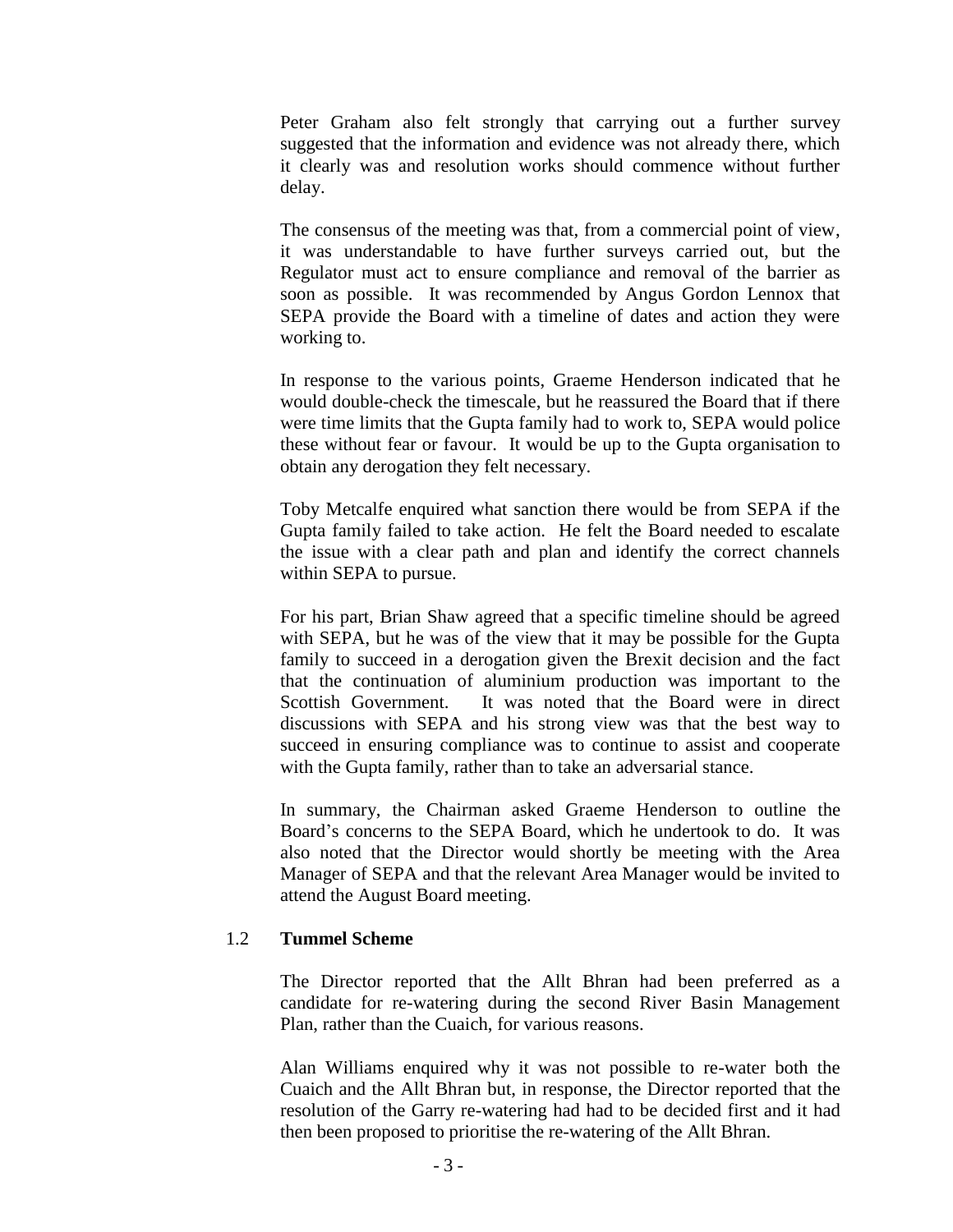Alan Williams still felt there was a case for re-watering both the Cuaich and the Allt Bhran and that Anne Anderson of SEPA had undertaken to look after the Board's interests. He therefore enquired of Graeme Henderson what action SEPA would be taking. In response, Graeme Henderson reported that the Tummel Scheme was of national significance and so they had had to deal with the Garry re-watering first. Now that this had been resolved, he advised that it was a very complicated matter to consider how to reallocate flow and it had been a lengthy discussion to determine that the best way forward would be to propose the re-watering of the Allt Bhran.

In terms of benefit, on enquiry from Toby Metcalfe, it was reported that the Allt Bhran was a bigger catchment. Initially the proposal had been to re-water the Cuaich ahead of the Allt Bhran and the proposal now favoured the Board and worked to its advantage. It was recognised that the Board would require to be realistic about how much could be achieved.

In summary, the Director felt that the re-watering of the Allt Bhran would be a significant success for the Board. Angus Gordon Lennox also emphasised that it was not a question of choosing the Allt Bhran over the Cuaich, but that the Allt Bhran would be prioritised and this was confirmed by Brian Shaw.

## 2. **Wild Fisheries Reform**

As a commentary, it was noted that the Government may still seek to introduce some changes to the governing legislation for Boards by way of secondary legislation but, given the withdrawal of the previous reform bill, it was unlikely that there would be Parliamentary time for primary legislation.

#### 3. **Fisheries Management Scotland**

The Director reported that the Chairman had been co-opted onto the FMS Board and had attended a brief FMS Board meeting in March. At the ensuing FMS Conference, the overall feeling was that the Government's aspirations for Wild Fisheries Reform appeared to be "wishful thinking" in a lot of respects and many details were still to be verified. The Chairman concluded that FMS matters would be discussed in more detail during the Closed Session.

#### 4 **Predator Control**

4.1 Moray Firth Sawbill Licence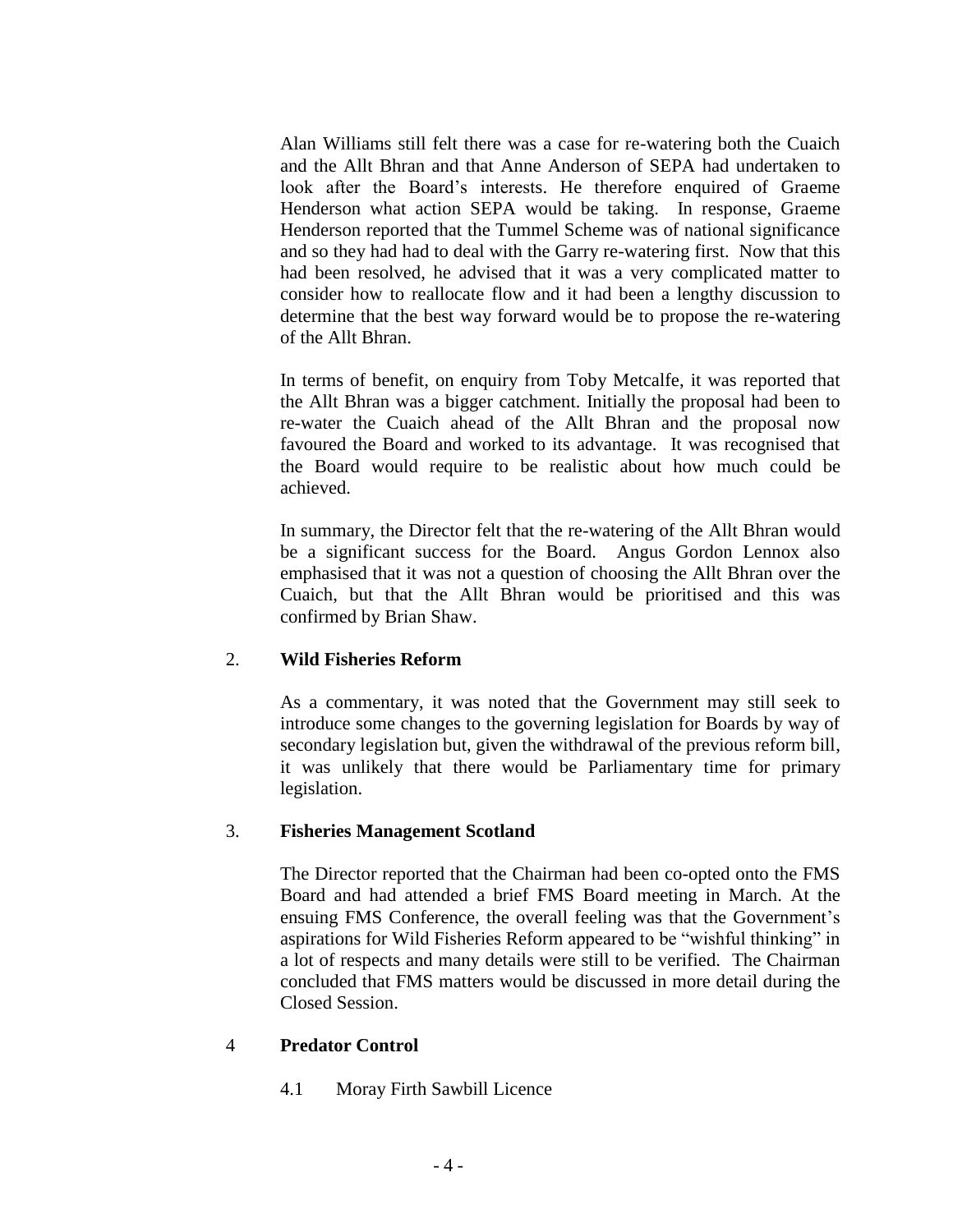It was reported that a high number of birds had been counted in March, but the May count had seen the lowest count for a number years. These counts, together with those conducted in October and December last year, would provide the supporting data for the next application in July. It was confirmed in response to enquiry that these counts were carried out around the same time each year, so as to be an accurate comparator.

## 4.2 Moray Firth Seal Management Plan

The Director reported a better reaction in face-to-face meetings with the Scottish Government and the Sea Mammal Research Unit at St Andrew's University than there was by correspondence and there was now a better understanding from them of the issues facing the Board. A separate paper would follow in the Closed Session. Peter Graham advised that a recent paper on the effect of acoustic scarers and fish farms may have an effect on any decisions made.

## 5. **Ranunculus**

The Spey Foundation Committee had recommended that if no further progress had been made within six weeks, the matter should be referred directly to Europe without further delay. It was noted that Graeme Henderson was still to be contacted by officials from the Health  $\&$  Safety Executive on progress.

Peter Graham advised that the Foundation's position was that the opposition to the use of chemicals was now shown to be without foundation and that the Board had done everything to explore options and to negotiate with regulators. Given that no action had been taken it was appropriate that the Board report to the European authorities the Scottish Government's breach of its obligations to maintain the SAC, so that they could now pursue matters. The Foundation also recommended that the referral to Europe was copied to all the major agencies including the Scottish Government, SNH and others.

## 6. **Spey Catchment Initiative**

This was as reported in the Director's notes appended to the Minutes.

## 7. **Publicity**

- 7.1 Possible speakers at the next Open Day were to be dealt with in the Closed Session.
- 7.2 "Lost at Sea" film preview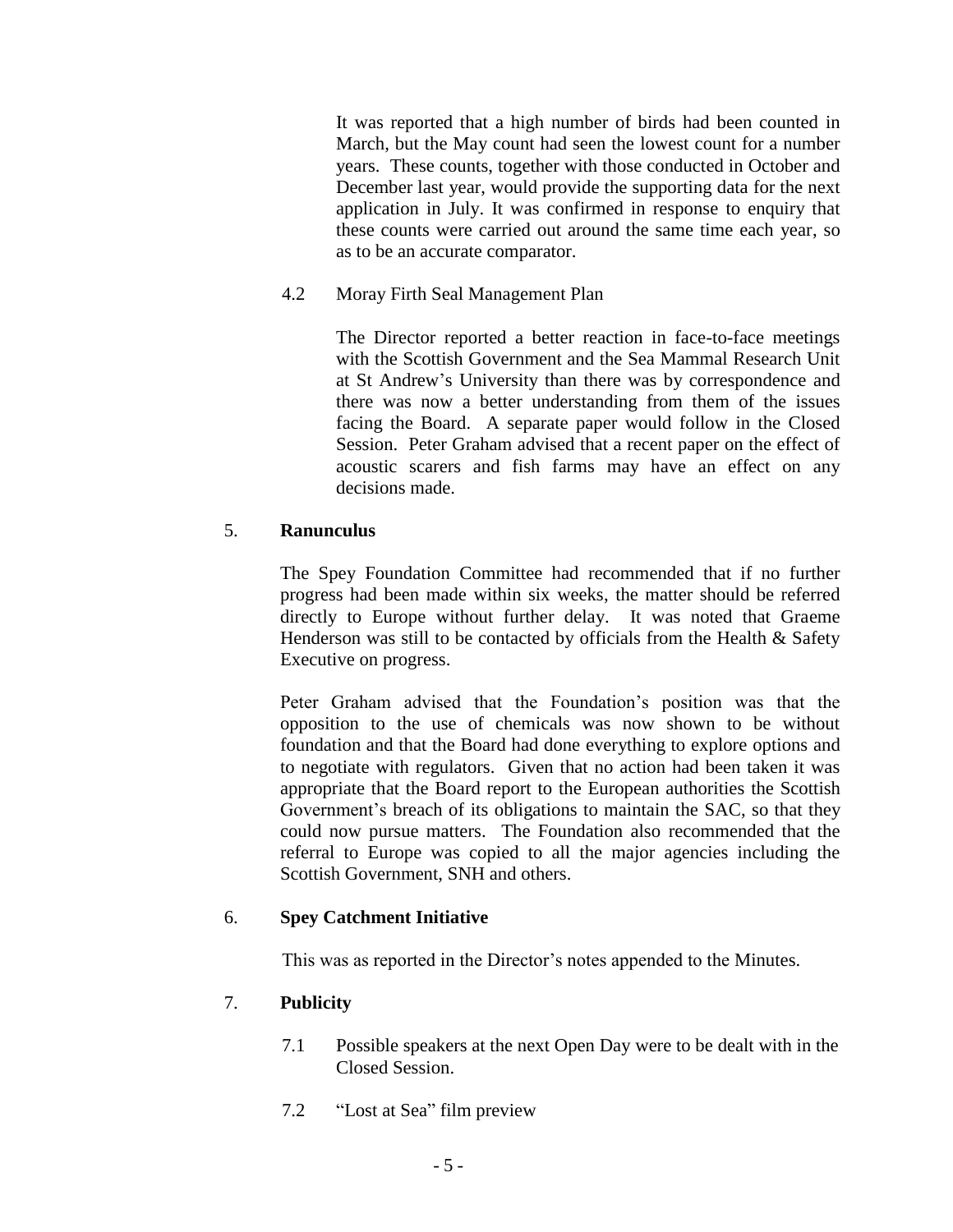It was noted that the film had had a successful preview and was likely to be broadcast in due course by BBC Alba. Angus Gordon Lennox stressed that this did not present a positive picture but hopefully would act as a "wake-up call" to politicians with regard to the problem. Peter Graham enquired who the intended audience was for the film. In response, Angus Gordon Lennox replied that it had not been intended as a film for "general interest".

The Director then invited questions on any of the aspects of his Report.

Angus Gordon Lennox was very supportive of the Spey Catchment Initiative but wanted to know more about the reporting lines. In response, the Director confirmed that it operated as a partnership which reported to a Steering Group which consisted of representatives of all major stakeholders, including the Cairngorms National Park Authority, SEPA, SNH, Local Authorities, Forestry Commission Scotland, National Farmers Union and Diageo. He did however advise that the Board took a leading role in this.

Angus Gordon Lennox also enquired who resourced the work. In response, the Director explained that the Board employed the Project Officer for administrative and line management purposes, but that she was resourced by the other stakeholders and it was noted that this was working well. Toby Metcalfe noted the Board's appreciation to the local MP for congratulating the work of the Board in the Spey Catchment Initiative process.

## **5. SPEY FOUNDATION REPORT**

- 5.1 It was reported that sadly James Carr had died the previous week and the funeral was to be held the week after. A letter from the Board and Foundation had been sent to express condolences.
- 5.2 Smolts

Peter Graham reported that the smolt capture on the Dulnain had been relatively good and the Tomore Burn had also showed good numbers. Brian Shaw was very keen on the Tomore Burn smolt project and felt it was building good relationships. The project was continuing, but a final report would not be due for another couple of years.

In connection with the current season, it had been noted that there had been some smolt death from high temperatures and low water, but the biologist team would continue to monitor the situation and liaise with Marine Scotland.

5.3 Reserve of Funds

This was to be discussed separately during the Closed Session.